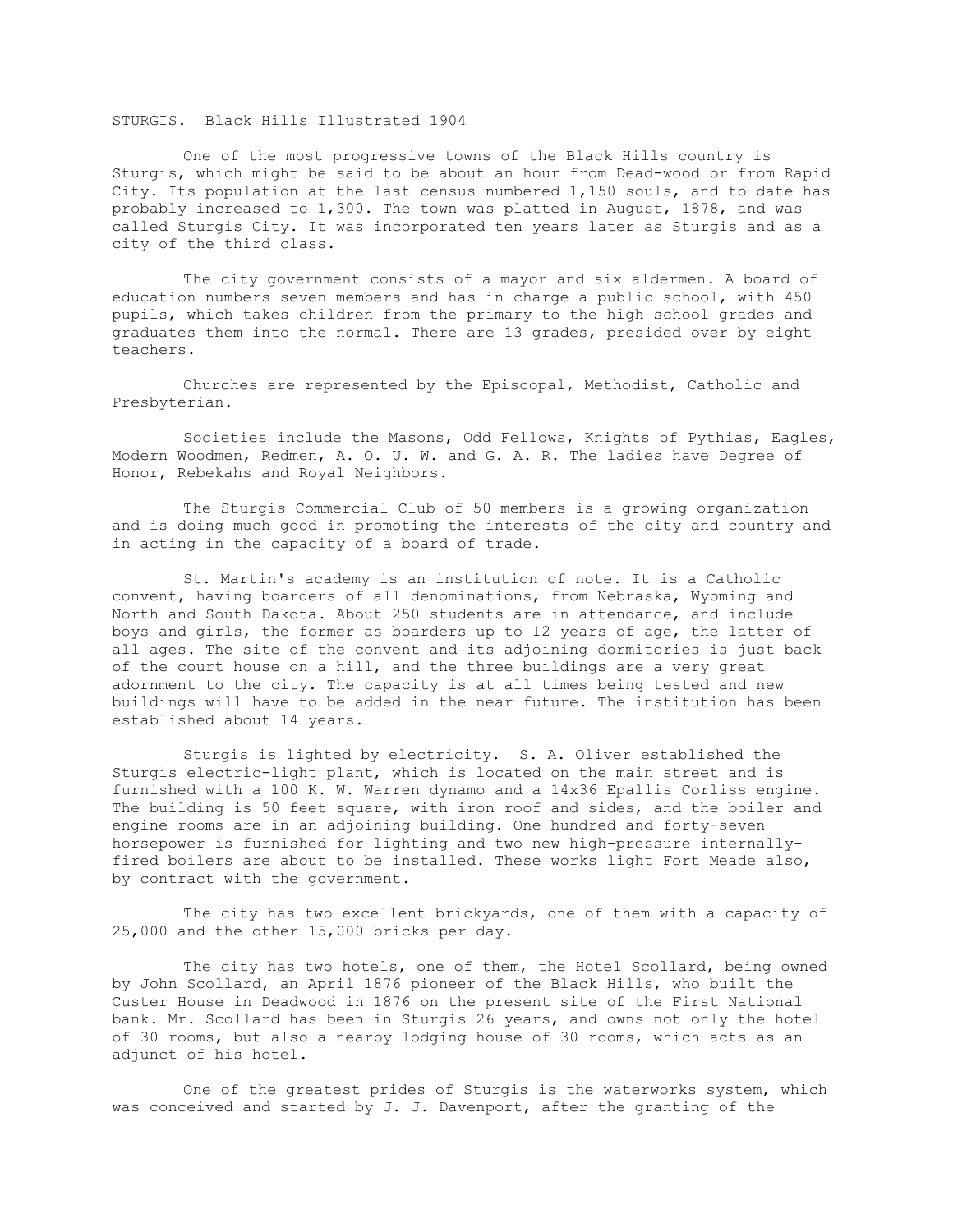franchise. The plant was received by the city in 1893. In the mountains four and one-half miles south of Sturgis three reservoirs have been made by damming the canyon. The water comes from the mountain springs, flowing through eruptive rock called trachite; thus it is perfectly pure. It is conveyed to the city in cast-iron pipes, but on leaving the reservoir and before entering the intake the water is aerated, thus giving it the most perfect purity possible. It has a natural fall of 712 feet from the reservoirs to the city. This would give it 306 pounds pressure to the square inch, but in order to reduce this pressure three automatic regulators are used in the conduit to the city. This pressure can be regulated in that way, and in case of fire a very heavy pressure can be given. Connections are made in the city with thirteen hydrants.

 It is probable that the waterworks will in time furnish water for the electric-light plant, mills, and a trolley line to Fort Mead, as well as furnishing Fort Meade with water. This splendid water plant has cost \$150,000 and is unexcelled in any part of the country.

 The Sturgis roller mills, owned by Van Winkle & Metzger, have a capacity of 100 barrels per day, running fourteen hours, and manufactures the Dewey, New Century and Eagle A brands of flour. The flour is of the finest quality, on account of the fact that the wheat in this section is unexcelled, and took the first prize at the Chicago exposition. It is shipped to all Black Hills points, as well as to Lincoln, Fremont, York, Thayer, Stockholm and Charlestown, 'Neb. The firm has also an excellent flour and feed business in Deadwood.

 On account of the quantity of cattle, sheep and horses received and raised and sold in the immediate neighborhood and the country tributary, large stockyards have been erected for facilitating receipt of shipments of cattle. Much wool is shipped from Sturgis. Farming is also very extensive. Wheat is the leading cereal, but excellent corn is also raised.

 It is interesting to note that most of the farmers were never farmers before they came here. Some were miners, some mechanics and some were business men, but almost to a man they have been successful, and in many cases are worth from \$35,000 to \$40,000 apiece.

 Fort Meade, which is located about a mile and a halt from Sturgis, is a permanent government post, with eight troops, consisting of over 500 men (all cavalry), and a band. This post cut a very prominent figure during the Indian troubles. The post is now being rebuilt, the old wooden barracks being replaced by stone and brick. The improvements will cover a number of years and thus enable the contractors of Sturgis to handle the proposition, rather than have it in the hands of outsiders, as would be necessary if it had to be completed in a very short period.

 Thirty-three thousand dollars is being spent in Fort Meade macadamizing roads and sidewalks.

 There is a volunteer fire department for Sturgis, with electric alarm system. There are four companies of 30 men each, and armed with four hose and a hook and ladder. Three of these companies are organized under state laws, by which they have a certain percentage of the insurance premiums.

 The Bare Butte Oil Company, with indications of oil five and one-half miles north of Sturgis, sunk a well 600 feet and encountered fine artesian